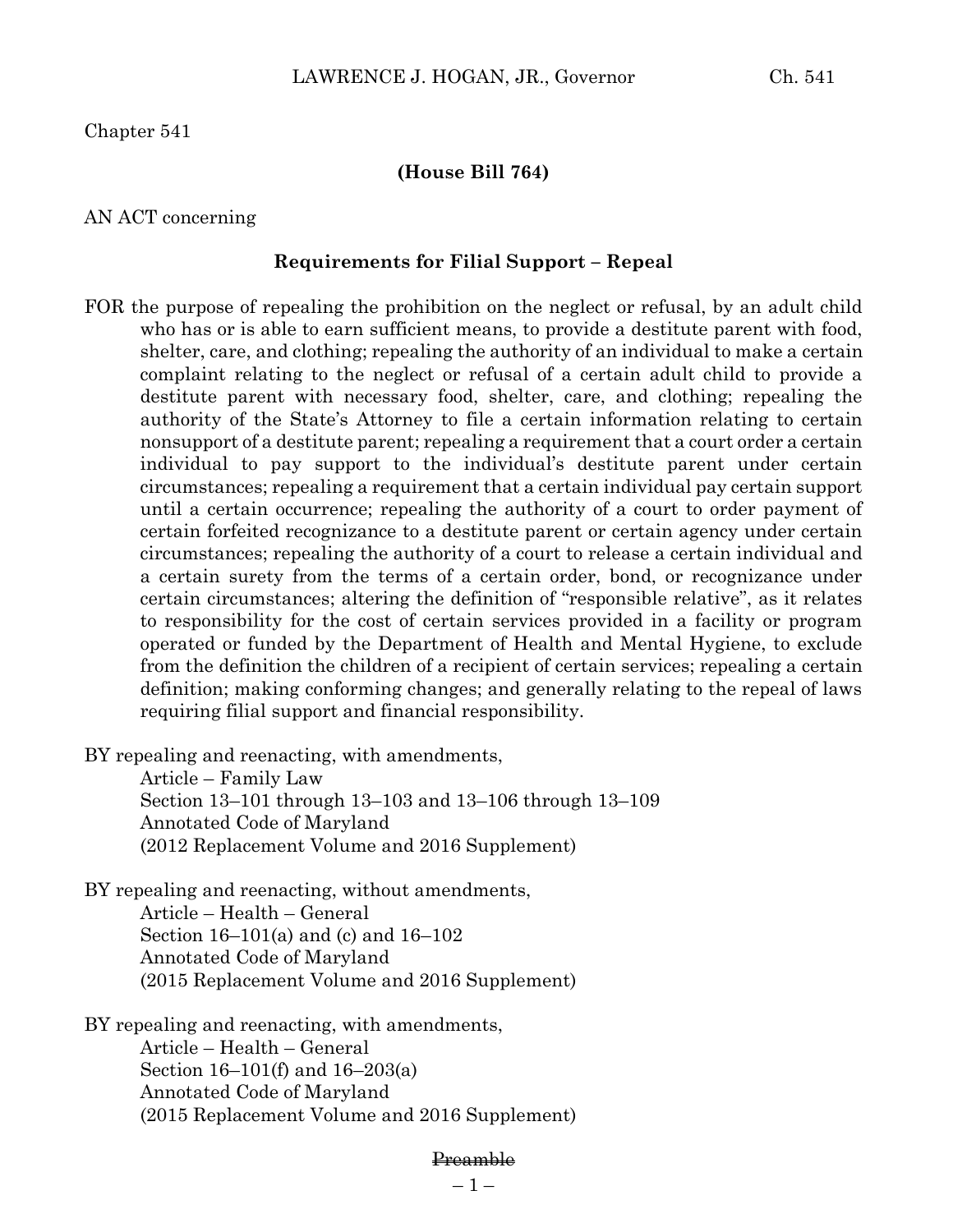WHEREAS, Filial support laws have their origins in the Elizabethan Poor Laws, and nearly all states had them at one time; and

WHEREAS, States began repealing the laws after the passage of social insurance statutes, including Social Security, Medicare, and Medicaid; and

WHEREAS, In Maryland, children may still be held responsible for their parents' expenses without any contractual agreement to be held liable; and

WHEREAS, Parents are able to incur bills and expenses without their children having a say, but when the bill comes due, the children may be legally responsible for payment; and

WHEREAS, Under Title 16, Subtitles 1 and 2 of the Health – General Article of the Annotated Code of Maryland, Maryland's filial law that relates to recipients of services in a facility or program operated or funded by the Department of Health and Mental Hygiene, when a parent is under the care of a State psychiatric hospital and is under age 65, children may be required to reimburse the State for the parent's care out of their monthly income, leaving the children with a bare monthly allowance; and

WHEREAS, Current Maryland law requires adult children to pay for food, shelter, care, and clothing for a destitute parent even though the children are unable to control what expenses their parents incur; and

WHEREAS, Adult children may be held liable for medical expenses of an indigent parent even though the children have no control over the parent's finances; and

WHEREAS, Children are unable to compel a parent to purchase long–term care insurance or to save for future expenses; and

WHEREAS, A parent's failure to exercise sound financial discretion should not result in a burden on the parent's children; now, therefore,

SECTION 1. BE IT ENACTED BY THE GENERAL ASSEMBLY OF MARYLAND, That the Laws of Maryland read as follows:

# **Article – Family Law**

13–101.

**[**(a)**]** In this title **[**the following words have the meanings indicated.

(b) "Destitute adult child"**], "DESTITUTE ADULT CHILD"** means an adult child who: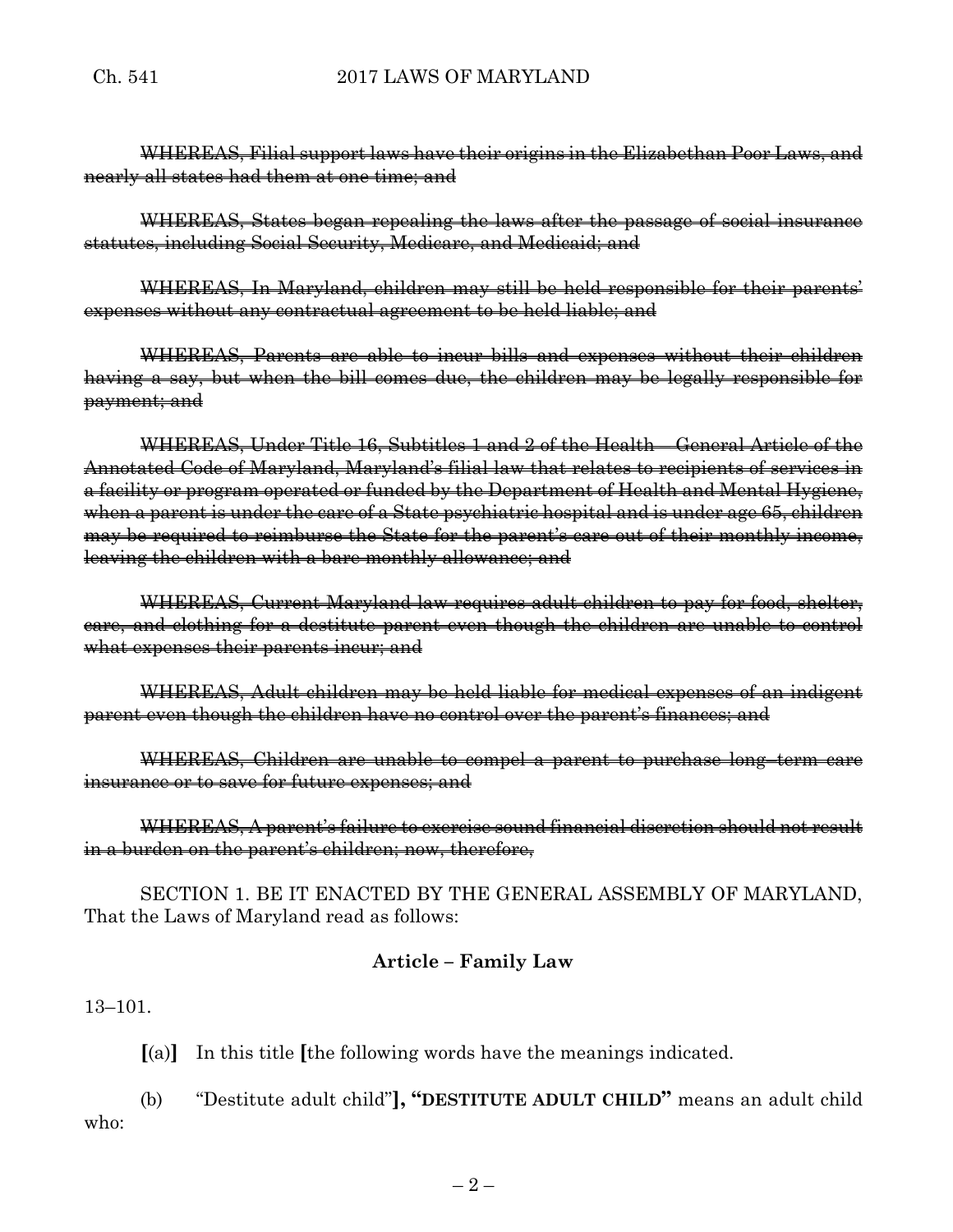- (1) has no means of subsistence; and
- (2) cannot be self–supporting, due to mental or physical infirmity.

**[**(c) "Destitute parent" means a parent who:

(1) has no means of subsistence; and

(2) cannot be self–supporting, due to old age or mental or physical infirmity.**]**

13–102.

(a) **[**If a destitute parent is in this State and has an adult child who has or is able to earn sufficient means, the adult child may not neglect or refuse to provide the destitute parent with food, shelter, care, and clothing.

(b)**]** If a destitute adult child is in this State and has a parent who has or is able to earn sufficient means, the parent may not neglect or refuse to provide the destitute adult child with food, shelter, care, and clothing.

**[**(c)**] (B)** A person who violates **[**any provision of**]** this section is guilty of a misdemeanor and on conviction is subject to a fine not exceeding \$1,000 or imprisonment not exceeding 1 year, or both.

13–103.

(a) A complaint under this section shall be made under oath in writing to a State's Attorney.

(b) **[**An individual may make a complaint that states that:

(1) the individual is a destitute parent;

(2) an adult child of the destitute parent has or is able to earn means sufficient to provide the destitute parent with necessary food, shelter, care, and clothing; and

(3) the adult child has neglected or refused to provide the destitute parent with necessary food, shelter, care, and clothing.

(c)**]** An individual may make a complaint that states that:

(1) the individual is a destitute adult child;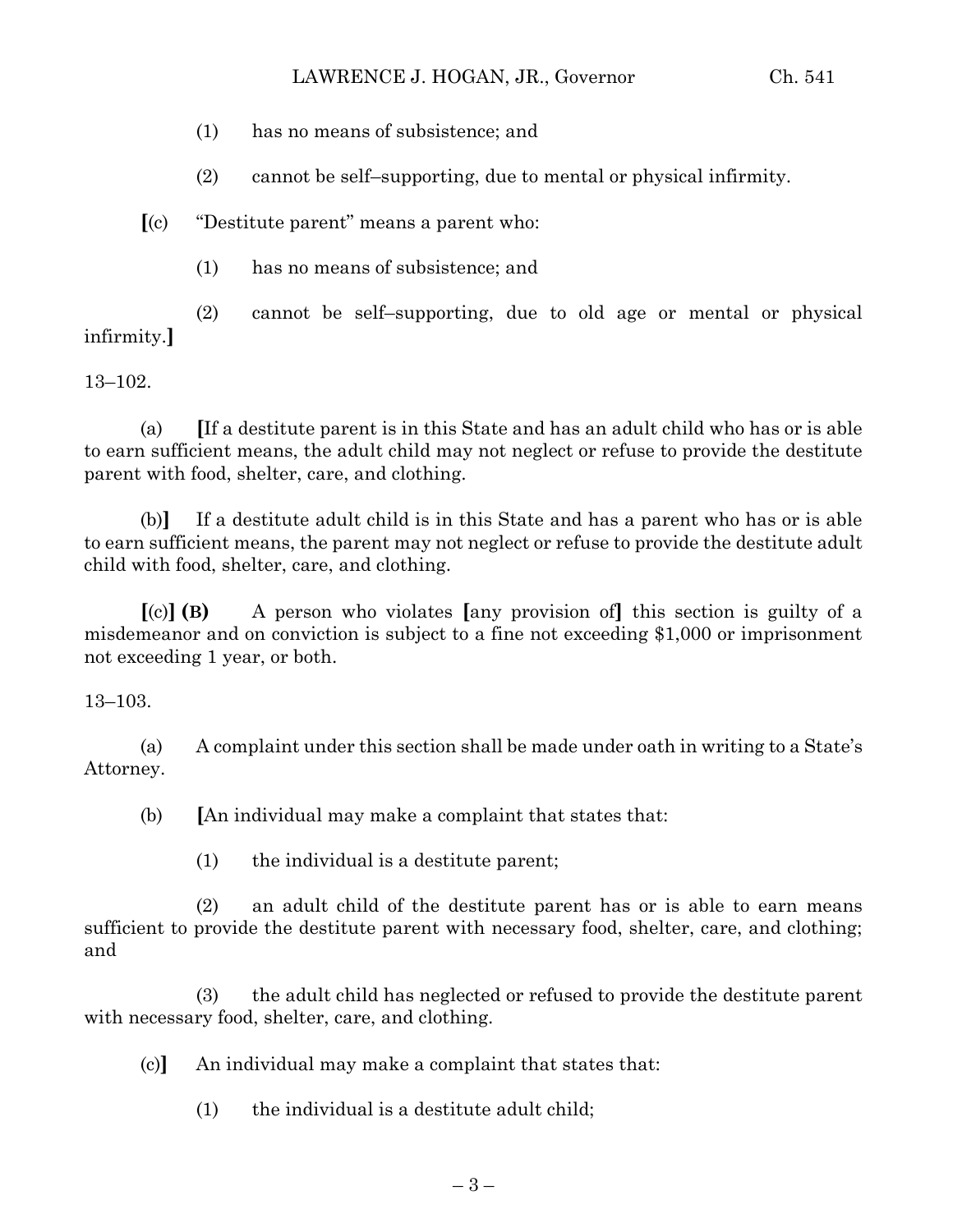(2) a parent of the destitute adult child has or is able to earn means sufficient to provide the destitute adult child with necessary food, shelter, care, and clothing; and

(3) the parent has neglected or refused to provide the destitute adult child with necessary food, shelter, care, and clothing.

13–106.

(a) The State's Attorney may file an information that charges the accused individual with nonsupport of the individual's **[**destitute parent or**]** destitute adult child, based on the complaint.

(b) After filing an information, the State's Attorney may seek to obtain the consent of the accused individual to the entry of a court order under § 13–107 of this title.

13–107.

(a) With the written consent of the accused individual before charging or trial, or on conviction of the individual under this subtitle, the court shall order the individual:

(1) to pay support:

(i) to the individual's **[**destitute parent or**]** destitute adult child; or

(ii) if the **[**destitute parent or**]** destitute adult child is a public charge to the agency that is authorized by law to receive these payments; and

(2) to give a bond with securities to this State, conditioned on compliance with the court's order and any modification of the order.

(b) In determining the amount of support, the court shall consider the financial circumstances of the individual.

(c) The individual shall pay the support until the **[**destitute parent or**]** destitute adult child has other means of adequate support or dies.

(d) The court may modify the order.

13–108.

(a) An individual who fails to give bond after being ordered to give bond under § 13–107 of this title is subject to imprisonment until bond is given, not exceeding 1 year.

(b) In consideration of the financial circumstances of the accused individual, and on the individual's entering into a recognizance, the court may: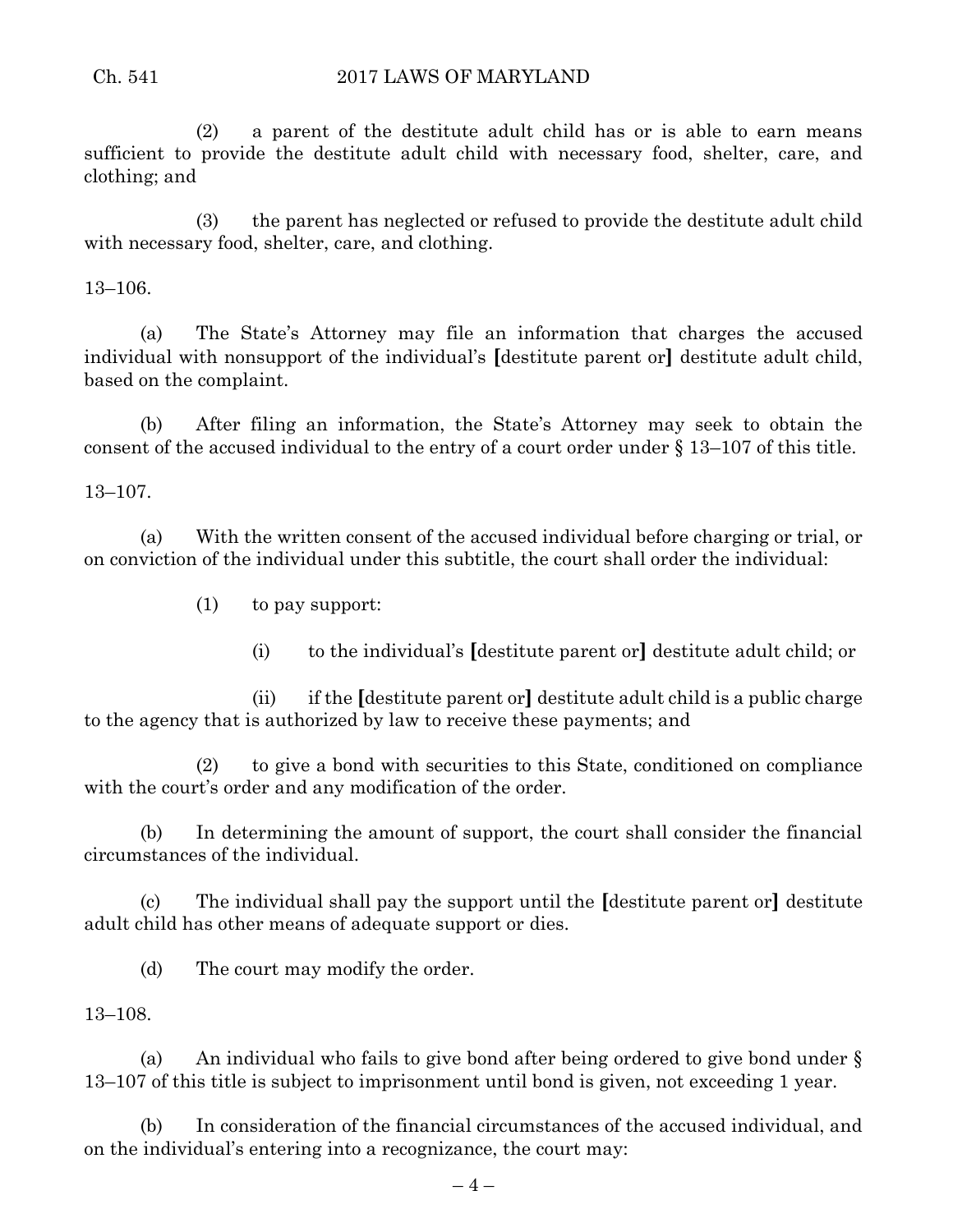(1) suspend imposition of the sentence for failure to give bond; and

(2) place the individual on probation for the period that the individual is required to pay support.

- (c) The recognizance ordered by the court shall be:
	- (1) in the amount that the court directs, with or without security; and
	- (2) on the conditions that:

(i) if the individual is summoned to appear before the court, the individual shall appear; and

(ii) the individual shall pay support as ordered by the court.

(d) If an individual fails to pay support under the court's order, the court may revoke the probation and impose the sentence for failure to give bond.

(e) The court may order that any forfeited recognizance be paid:

(1) to the individual's **[**destitute parent or**]** destitute adult child; or

(2) if the individual's **[**destitute parent or**]** destitute adult child is a public charge, to the agency that is authorized by law to receive the forfeited recognizance.

# 13–109.

The court shall release an individual who is ordered to pay support under this subtitle and any sureties of that individual from the terms of any court order, bond, or recognizance under this subtitle if:

(1) the individual or the individual's **[**destitute parent or**]** destitute adult child dies;

(2) the individual's **[**destitute parent or**]** destitute adult child becomes self–supporting; or

(3) the individual becomes unable to earn or loses possession of means sufficient to provide for the individual's **[**destitute parent or**]** destitute adult child.

# **Article – Health – General**

16–101.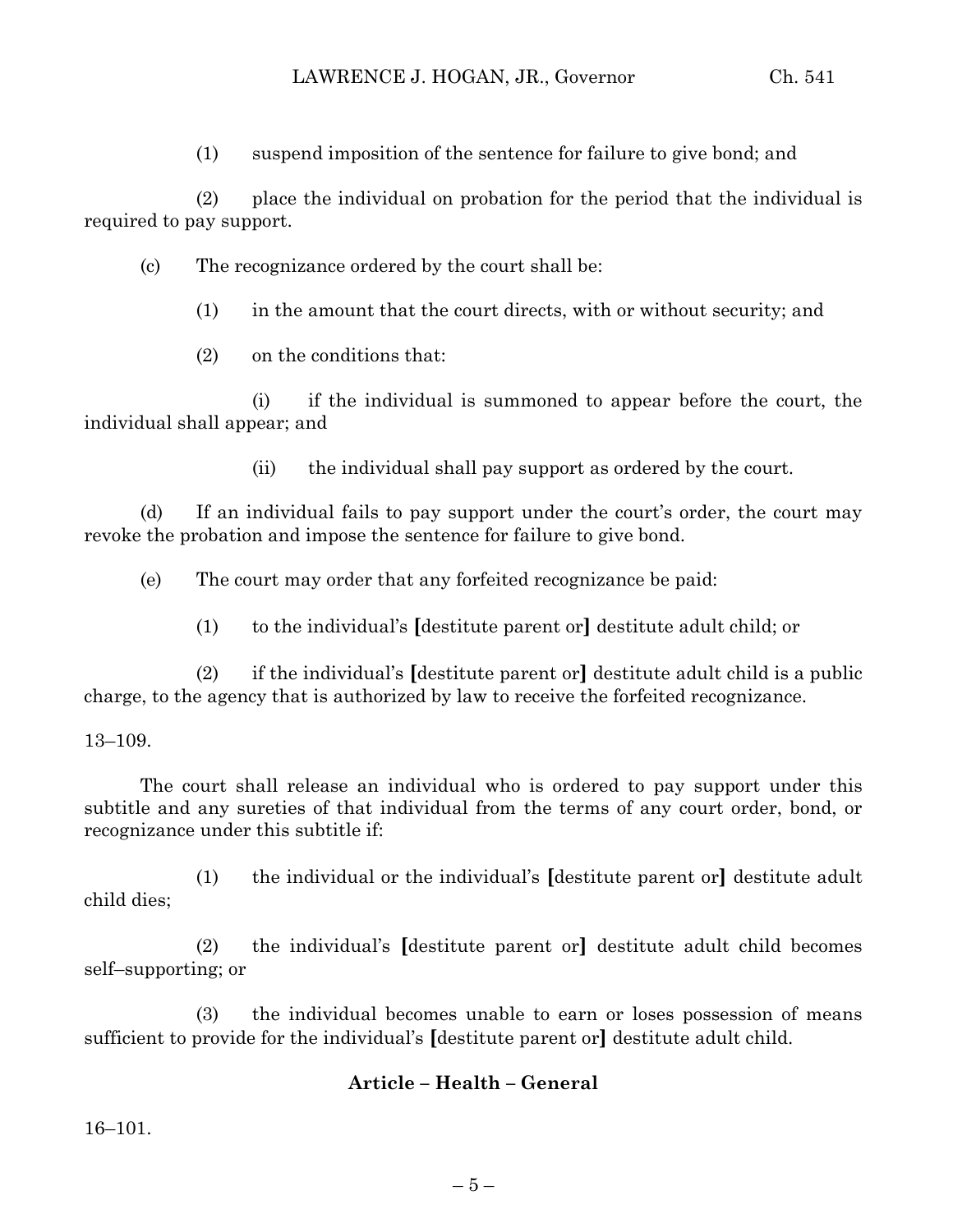(a) In this title the following words have the meanings indicated.

(c) "Chargeable person" means:

(1) Any responsible relative;

(2) Except for a recipient of services, any other person who is legally responsible for the care of the individual; and

(3) Any person who maintains a policy of health insurance under which a recipient of services is insured.

(f) "Responsible relative" means:

- (1) The spouse of a recipient of services; **AND**
- (2) The parents of a recipient of services who is a minor**[**; and
- (3) The children of a recipient of services**]**.

16–102.

(a) It is the policy of this State to obligate each recipient of services and, to the extent provided in this title, those legally responsible for the recipient to pay, if financially able, for the cost of care that is received by the recipient of services. Unless otherwise provided by statute, the recipient of services and the chargeable person shall be responsible for payment regardless of whether the recipient of services was admitted voluntarily, involuntarily, or by court order. If the recipient of services is involuntarily admitted to a public facility and released after evaluation, for failure to meet the standards for involuntary commitment, the recipient of services or chargeable person shall not be responsible for the cost of care.

(b) The total cost of care of each recipient of services is, in the first instance, the responsibility of the recipient of services and, as provided in this title, the chargeable person. Any uncollectible costs for services provided to the recipient shall become the responsibility of this State.

16–203.

(a) (1) The cost of care of a recipient of services shall be determined in accordance with the charges for services set under § 16–201 of this subtitle.

(2) Except as otherwise provided in this title:

(i) Payment for this cost of care shall be made by the recipient of services or a chargeable person;